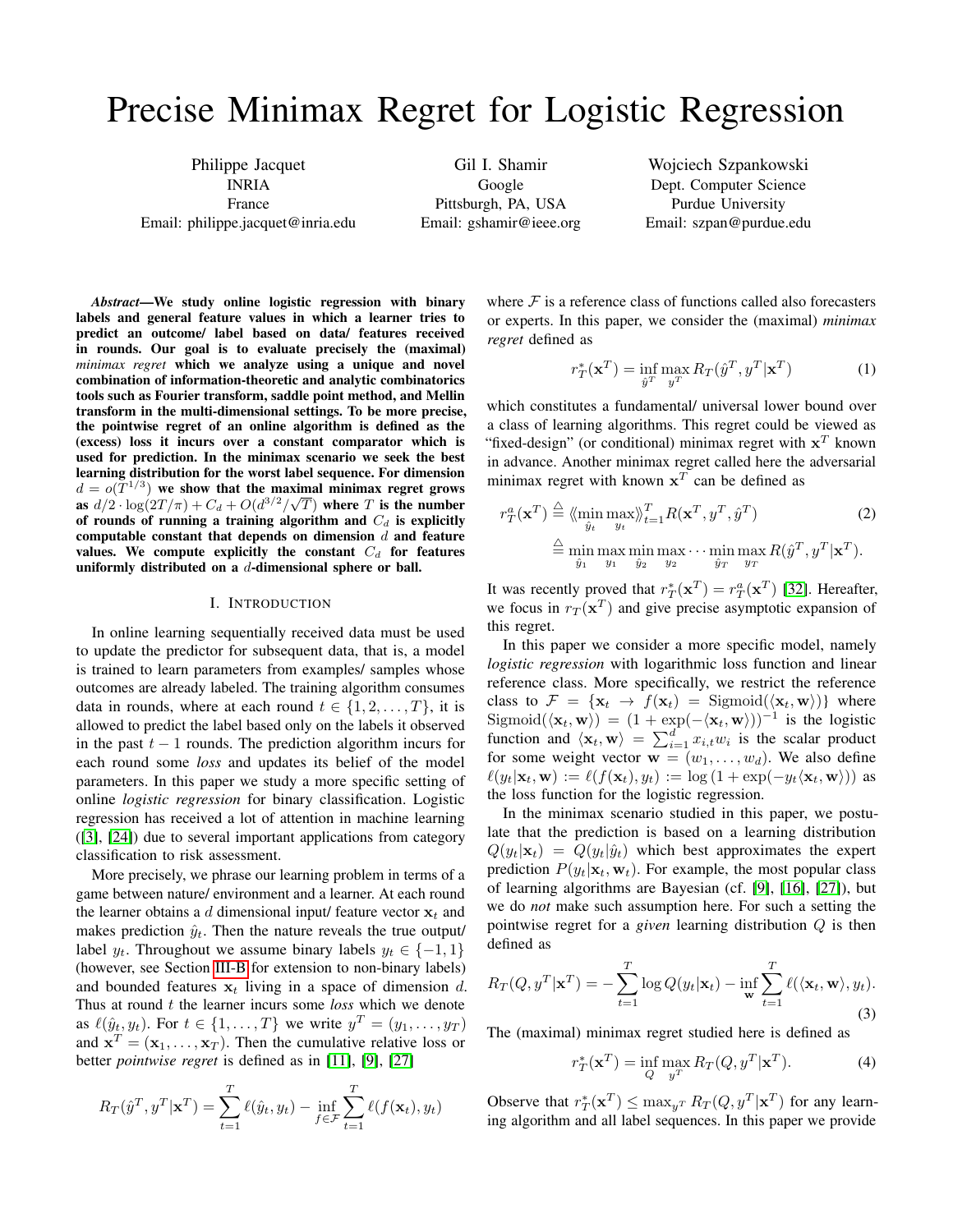a precise asymptotic expansion of the maximal minimax regret, a result that had been wanting for some time.

*a) Our Contributions and Methods.:* Our contribution is two-fold. First, we present precise asymptotic expansions for the maximal minimax regret [\(4\)](#page-0-0) through the so called Shtarkov sum (cf. [\[28\]](#page-5-7), [\[6\]](#page-5-8)). Second, we apply new methodology using tools of analytic combinatorics such as complex asymptotics and Fourier as well as Mellin transforms (cf [\[7\]](#page-5-9), [\[30\]](#page-5-10)) to handle Shtarkov sum for the logistic regression.

More precisely, we first represent the minimax regret [\(4\)](#page-0-0) as the logarithm of the Shtarkov sum over all label sequences of the optimal label probability which turns out to be the maximum-likelihood distribution as presented in [\(12\)](#page-2-0). Such a sum arose already in the universal compression as witnessed by [\[28\]](#page-5-7), [\[6\]](#page-5-8), [\[31\]](#page-5-11). In Theorem [1](#page-3-1) we show that for  $d = o(T^{1/3})$ the minimax regret grows as

$$
\frac{d}{2}\log(2T/\pi)+C_d(\mathbf{x}^T)+O(d^{3/2}/\sqrt{T})
$$

where the constant  $C_d(\mathbf{x}^T)$  depends on the dimension d and data  $x^T$ . We explicitly express this constant as the logarithm of a multi-dimensional integral over the determinant of a matrix that depends on data and the logistic function (cf. [\(18\)](#page-3-2)). We generalize it to non-binary labels in Theorem [2.](#page-3-3) Then we find in Theorem [3](#page-3-4) an asymptotic expression for  $C_d(\mathbf{x}^T)$  when data  $x<sup>T</sup>$  are distributed uniformly on a d-dimensional sphere  $S_d$ and a ball  $\mathcal{B}_d$ . This allows us to show in Theorem [3](#page-3-4) that for large  $d$  the minimax regret grows with high probability as d log  $\frac{a}{d} - \frac{d}{2} \log \sqrt{8\pi} + O(1)$ .

Our second technical contribution lies in unique and novel methodology based on analytic combinatorics. As mention above, we represent the maximal minimax regret as a Shtarkov sum. Only recently [\[25\]](#page-5-12) and [\[13\]](#page-5-13) introduced Shtarkov sum in the context of logistic regression. To analyze asymptotically the Shtarkov sum, we translate the Shtarkov sum into a ddimensional integral that we evaluate using a multi-dimensional Laplace/ saddle point method. Further embellishments, including Mellin transform, discrete geometry and spectral representation of matrices, are required to study the constant  $C_d(\mathbf{x}^T)$  when the feature  $\mathbf{x}^T$  lie on a *d*-dimensional sphere.

*b) Related Work.:* In this paper we combine methodology of analytic combinatorics (see, e.g., [\[7\]](#page-5-9), [\[15\]](#page-5-14), [\[30\]](#page-5-10)) and information theory (see, e.g., [\[1\]](#page-5-15), [\[6\]](#page-5-8), [\[17\]](#page-5-16), [\[19\]](#page-5-17), [\[22\]](#page-5-18), [\[23\]](#page-5-19), [\[26\]](#page-5-20), [\[33\]](#page-5-21)) to study a machine learning problem (see, e.g., [\[3\]](#page-5-0), [\[24\]](#page-5-1)), namely, the regret of logistic regression.

The set up of the logistic regression is similar to the redundancy of universal coding studied extensively in information theory. It corresponds to a single dimensional (i.e.,  $d = 1$ ) regret problem for logistic regression. In this case, with  $m$ being the alphabet size or the number of labels, it is known that for a large class of sources (up to Markovian but not for non-Markovian as discussed in [\[4\]](#page-5-22), [\[8\]](#page-5-23)) the redundancy grows as  $\frac{m-1}{2} \log T$  when the alphabet size m is fixed (see [\[6\]](#page-5-8), [\[23\]](#page-5-19), [\[26\]](#page-5-20), [\[29\]](#page-5-24), [\[33\]](#page-5-21), [\[34\]](#page-5-25)) and  $\frac{m-1}{2} \log(T/m)$  for  $m = o(T)$  (see also [\[19\]](#page-5-17), [\[26\]](#page-5-20), [\[31\]](#page-5-11)). In fact in [\[31\]](#page-5-11) full asymptotic expansions were derived for all ranges of m.

In the machine learning literature a general online optimization is studied, and generally *pointwise regret* is analyzed with logarithmic regret in the strongly and weakly convex setting. We note that logistic regression seems to fall under weakly convex setting. We first mention work of [\[11\]](#page-5-2) who studied the pointwise regret of the logistic regression for the *proper* setting, that is, when at time t the decision regarding  $w_t$  is based on knowledge available to the learner up to time  $t - 1$ . Unlike the *improper* learning, studied in this paper, where feature  $x_t$ at time is also available to the learner and [\[11\]](#page-5-2) showed that the pointwise regret is  $\Theta(T^{1/3})$  for  $d = 1$  and  $O(\sqrt{T})$  for  $d > 1$ . Furthermore, the worst case adversarial minimax regret for a wide variety of loss function and references classes is discussed in a series of papers by [\[20\]](#page-5-26), [\[21\]](#page-5-27). However, it should be pointed out that the authors of [\[1\]](#page-5-15), [\[35\]](#page-5-28) studied a general classes of densities smoothly parametrized by a d-dimensional data to obtain general results for the (average) minimax regret that can be phrased as an online regret.

For improper learning a more precise results are known. To the best of our knowledge, [\[16\]](#page-5-6) were first to demonstrate results that suggest that *pointwise regret* for logistic regression grows like  $O(d \log T/d)$  where for fixed dimension d and  $m = 2$ , which was further generalized in [\[9\]](#page-5-3) to all m. The authors of [\[16\]](#page-5-6) used *Bayesian model averaging*. The O(log T) pointwise and individual sequence regret can be achieved for the single dimensional problem with gradient methods based approaches, as was demonstrated in [\[18\]](#page-5-29). The authors of [\[18\]](#page-5-29) then posed the question of what happens for larger dimensions. Subsequently, [\[9\]](#page-5-3) demonstrated how to achieve regret bounds of  $O(d \log(T/d))$  with Bayesian model averaging. These results were strengthened in [\[27\]](#page-5-4), which also provided matching lower bounds. Recently, [\[13\]](#page-5-13) analyze a precise maximal minimax regret but only for *finite* number of feature values and fixed dimension *d*. More precisely, [\[13\]](#page-5-13) addresses a relaxed problem with at most a finite number  $N = o(\sqrt{T})$  of distinct feature vector values and regret is analyzed only for a fixed dimension  $d = O(1)$ . In this paper we consider: (i) no relaxation, where feature vectors can take any values (up to  $N = T$  distinct ones); (ii) the dimension d can grow with T as  $d = o(T^{1/3})$ ; and (iii) a different methodology based on a multidimensional Laplace is used while the analysis of [\[13\]](#page-5-13) is based on multidimensional Gaussian approximation, which fails in our setting. To the best of our knowledge here we present the first precise results for the minimax regret.

## II. PROBLEM FORMULATION AND NOTATION

We denote by  $\mathbf{x}_t = (x_{1,t}, \dots, x_{d,t})$  a d-dimensional feature vector such that  $||x|| \leq 1$  for some norm  $||\cdot||$ . We also assume that the set  $x_t$  spans  $\mathbb{R}^d$ . The label binary vector is denoted as  $y^T = (y_1, \ldots, y_T)$  with  $y_t \in \{-1, 1\}$  (however, we also present in Section [III-B](#page-3-0) some results for non-binary labels). Finally,  $\mathbf{w}_t = (w_{1,t}, \dots, w_{d,t})$  is a d-dimensional vector of weights. In this paper, we do not address the method used to learn the weights (e.g., gradient method or Bayesian mixing), however, see the end of this section for some remarks on a sequential algorithm.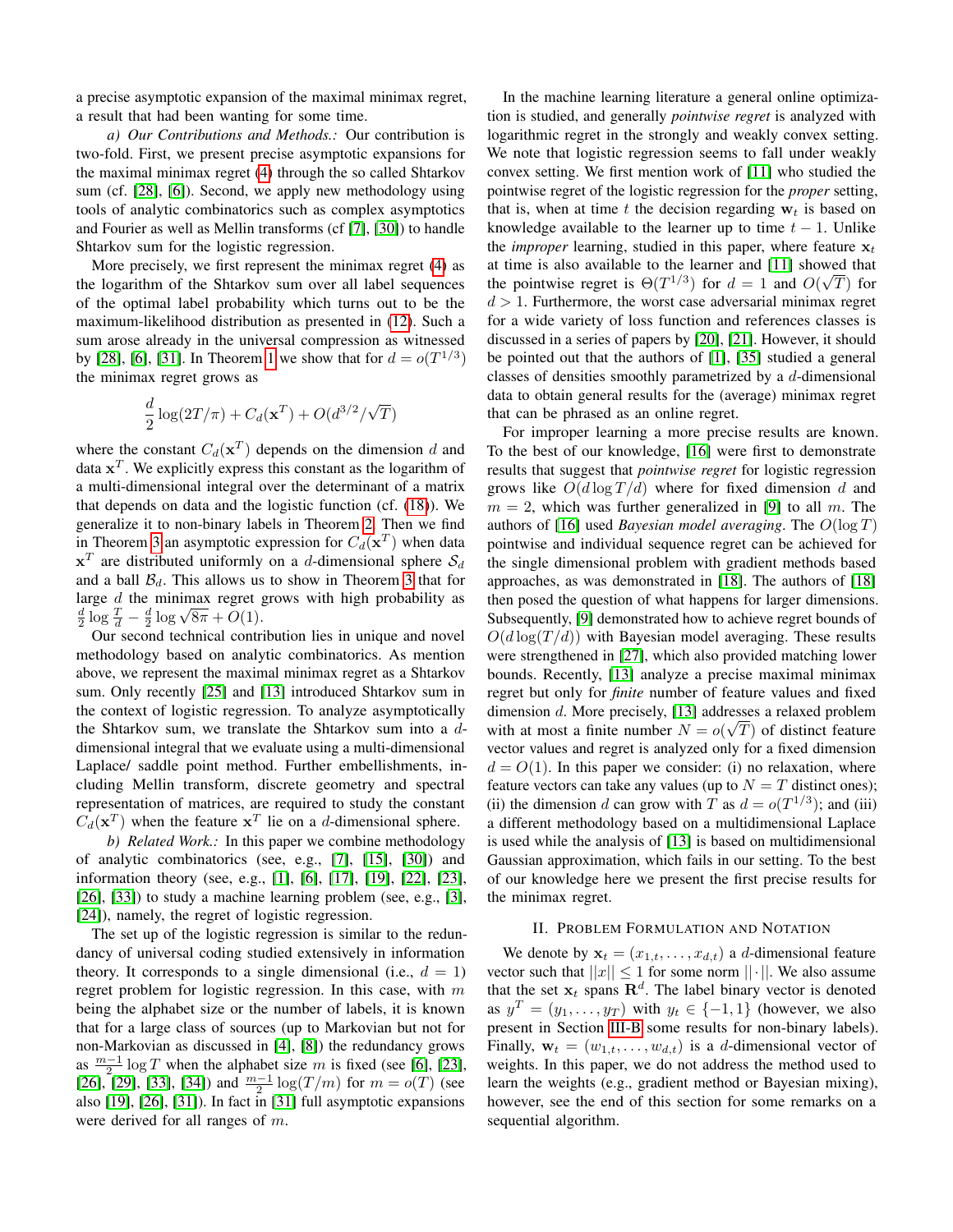The cumulative *logistic loss* of an algorithm that *plays*  $w_t$ at round  $t$  is

$$
L(y^T | \mathbf{x}^T, \mathbf{w}^T) := \sum_{t=1}^T \log \left[ 1 + \exp(-y_t \langle \mathbf{x}_t, \mathbf{w}_t \rangle) \right] \quad (5)
$$

where  $\langle \mathbf{x}_t, \mathbf{w}_t \rangle$  =  $\sum_{i=1}^d x_{i,t} w_{i,t}$  is the scalar product of  $x_t$  and  $w_t$ . To simplify we also write  $\ell(y_t|\mathbf{x}_t, \mathbf{w}_t) := \log [1 + \exp(-y_t\langle \mathbf{x}_t, \mathbf{w}_t \rangle)].$  Both  $\ell(y_t|\mathbf{x}_t, \mathbf{w}_t)$ and  $L(y^T | \mathbf{x}^T, \mathbf{w}^T)$  depend on  $\mathbf{x}_t$  and  $\mathbf{w}_t$  only through the product  $\langle \mathbf{x}_t, \mathbf{w}_t \rangle$ . As mention in the introduction, it is convenient to interpret the logistic function in probabilistic terms. The probability of a label is then given by

$$
P(y_t|\mathbf{x}_t, \mathbf{w}_t) = (1 + \exp(-y_t \langle \mathbf{x}_t, \mathbf{w}_t \rangle))^{-1}
$$
 (6)

and clearly  $\ell(y_t|\mathbf{x}_t, \mathbf{w}_t) = -\log P(y_t|\mathbf{x}_t, \mathbf{w}_t).$ 

Finally, we observe that the goal is to find the best learning distribution  $Q(y_t|\mathbf{x}_t)$  of the unknown distribution  $P(y_t|\mathbf{x}_t, \mathbf{w}_t)$ . We notice that  $Q$  can be used to design an algorithm that predicts yt. The *pointwise regret* for a given algorithm/ distribution Q is defined in [\(3\)](#page-0-1) for individual sequences  $(y_t, \mathbf{x}_t)$ following [\[16\]](#page-5-6), [\[10\]](#page-5-30), [\[9\]](#page-5-3), [\[27\]](#page-5-4). Thus

$$
R_T(Q, y^T | \mathbf{x}^T) = \log \frac{\sup_{\mathbf{w}} P(y^T | \mathbf{x}^T, \mathbf{w})}{Q(y^T | \mathbf{x}^T)}
$$
(7)

where

<span id="page-2-3"></span>
$$
P(y^T|\mathbf{x}^T,\mathbf{w}) = \prod_{t=1}^T (1 + \exp(-y_t \langle \mathbf{x}_t, \mathbf{w} \rangle))^{-1}.
$$
 (8)

The pointwise regret  $R_T(Q, y^T | \mathbf{x}^T)$  is a function of label sequence  $y^T$ , data/ feature vector  $x^T$ , and algorithm/ label distribution Q. A better measure of online logistic regression performance should decouple the regret from the fluctuations of  $y^T$  (but may still depend on the feature vector  $x^T$ ) and minimize over a class of learning algorithms/ distributions Q. Following information-theoretic view, as in [\[5\]](#page-5-31), [\[6\]](#page-5-8), [\[34\]](#page-5-25), we define the (maximal) minimax regret (conditioned on  $\mathbf{x}^T$ ) as in [\(4\)](#page-0-0). Notice that this definition is over all possible learning algorithms represented by Q. Therefore, it constitutes a (universal) lower bound of the pointwise regret for all label sequences and for all learning distributions Q, including the Bayesian ones studied in [\[16\]](#page-5-6), [\[9\]](#page-5-3), [\[27\]](#page-5-4).

We study in this paper the precise growth of the minimax regret for large  $T$  and wide range of  $d$ . However, to accomplish it we need a more succinct and computationally manageable representation of the maximal minimax regret. Following [\[28\]](#page-5-7), [\[6\]](#page-5-8), [\[3\]](#page-5-0) we add and subtract from [\(4\)](#page-0-0) the logarithm of the Shtarkov sum defined as

<span id="page-2-2"></span>
$$
S_T(\mathbf{x}^T) \stackrel{\triangle}{=} \sum_{y^T} \sup_{\mathbf{w}} P(y^T | \mathbf{x}^T, \mathbf{w})
$$
(9)

resulting in

$$
r_T^*(\mathbf{x}^T) = \min_{Q} \sup_{\mathbf{w}} \max_{y^T} (-\log Q(y^T | \mathbf{x}^T) + \log P^*(y^T | \mathbf{x}^T))
$$

$$
+ \log \sum_{y^T} \sup_{y^T} P(y^T | \mathbf{x}^T, \mathbf{w})
$$
(10)

<span id="page-2-1"></span>
$$
= \log \sum_{y^T} \sup_{\mathbf{w}} P(y^T | \mathbf{x}^T, \mathbf{w}) = \log S_T(\mathbf{x}^T)
$$
(11)

where we set  $Q(y^T, \mathbf{x}^T) = P^*(y^T | \mathbf{x}^T)$  with

<span id="page-2-0"></span>
$$
P^*(y^T|\mathbf{x}^T) := \frac{\sup_{\mathbf{w}} P(y^T|\mathbf{x}^T, \mathbf{w})}{\sum_{v^T} \sup_{\mathbf{w}} P(v^T|\mathbf{x}^T, \mathbf{w})}
$$
(12)

being the *maximum-likelihood distribution*. Indeed, since Q and  $P^*$  are distributions, there is at least one  $y^T$  such that the first term in [\(11\)](#page-2-1) is nonnegative, so that  $Q = P^*$  minimizes it (see also [\[3\]](#page-5-0)). We also observe that the Shtarkov sum is invariant under scaling up data  $x^T$  (and scaling down weights).

# III. MAIN RESULTS

In this section we estimate asymptotically the Shtarkov sum [\(9\)](#page-2-2) for large  $T$  and wide range of  $d$  Throughout we write  $p(w) := (1 + e^{-w})^{-1}$  and  $q(w) = 1 - p(w) = p(-w)$ .

# *A. Minimax Regret for General Case*

We start with a general expression for the probability  $P(y^T|\mathbf{x}^T, \mathbf{w})$  as given in [\(8\)](#page-2-3). Noting that

$$
P(y_t = 1 | \mathbf{x}_t, \mathbf{w}) = \frac{1}{1 + \exp(-\langle \mathbf{x}_t, \mathbf{w} \rangle)} = \frac{\exp(\langle \mathbf{x}_t, \mathbf{w} \rangle)}{1 + \exp(\langle \mathbf{x}_t, \mathbf{w} \rangle)}
$$

we find

$$
P(y^T|\mathbf{x}^T, \mathbf{w}) = \prod_{t=1}^T \frac{\exp\left(\frac{1+y_t}{2}\langle \mathbf{x}_t, \mathbf{w} \rangle\right)}{1 + \exp(\langle \mathbf{x}_t, \mathbf{w} \rangle)}
$$
  
= 
$$
\exp\left(-\sum_{t=1}^T \log(1 + e^{\langle \mathbf{x}_t, \mathbf{w} \rangle}) + \sum_{t=1}^T \frac{1 + y_t}{2} \langle \mathbf{x}_t, \mathbf{w} \rangle\right).
$$

Let now

$$
L_T(\mathbf{w}) = L_T(\mathbf{w}, \mathbf{x}^T) = \sum_{t=1}^T \log(1 + e^{\langle \mathbf{w}, \mathbf{x}_t \rangle}),
$$
  

$$
\mathbf{A}_T(y^T, \mathbf{x}^T) := \mathbf{A}(y^T) = \frac{1}{2} \sum_{t=1}^T (1 + y_t) \mathbf{x}_t.
$$

Then  $P(y^T|\mathbf{x}^T, \mathbf{w})$  becomes

$$
P(y^T | \mathbf{x}^T, \mathbf{w}) = \exp(-L_T(\mathbf{w}, \mathbf{x}^T) + \langle \mathbf{w}, \mathbf{A}_T(y^T) \rangle). \tag{13}
$$

Now we sketch the road map of our approach, leaving technical details to the next section and full paper [\[14\]](#page-5-32). The optimal value w<sup>\*</sup> that maximizes  $P(y^T|\mathbf{x}^T, \mathbf{w})$  satisfies

$$
\nabla_{\mathbf{w}} L_T(\mathbf{w}^*) = \mathbf{A}_T(y^T) \tag{14}
$$

where  $\nabla L_T(\mathbf{w}^*)$  is the gradient vector of  $L_T(\mathbf{w})$ . It is easy to see that

$$
\mathbf{G}_T(\mathbf{w}) := \nabla_{\mathbf{w}} L_T(\mathbf{w}) = \sum_{t=1}^T p(\langle \mathbf{w}, \mathbf{x}_t \rangle) \mathbf{x}_t \qquad (15)
$$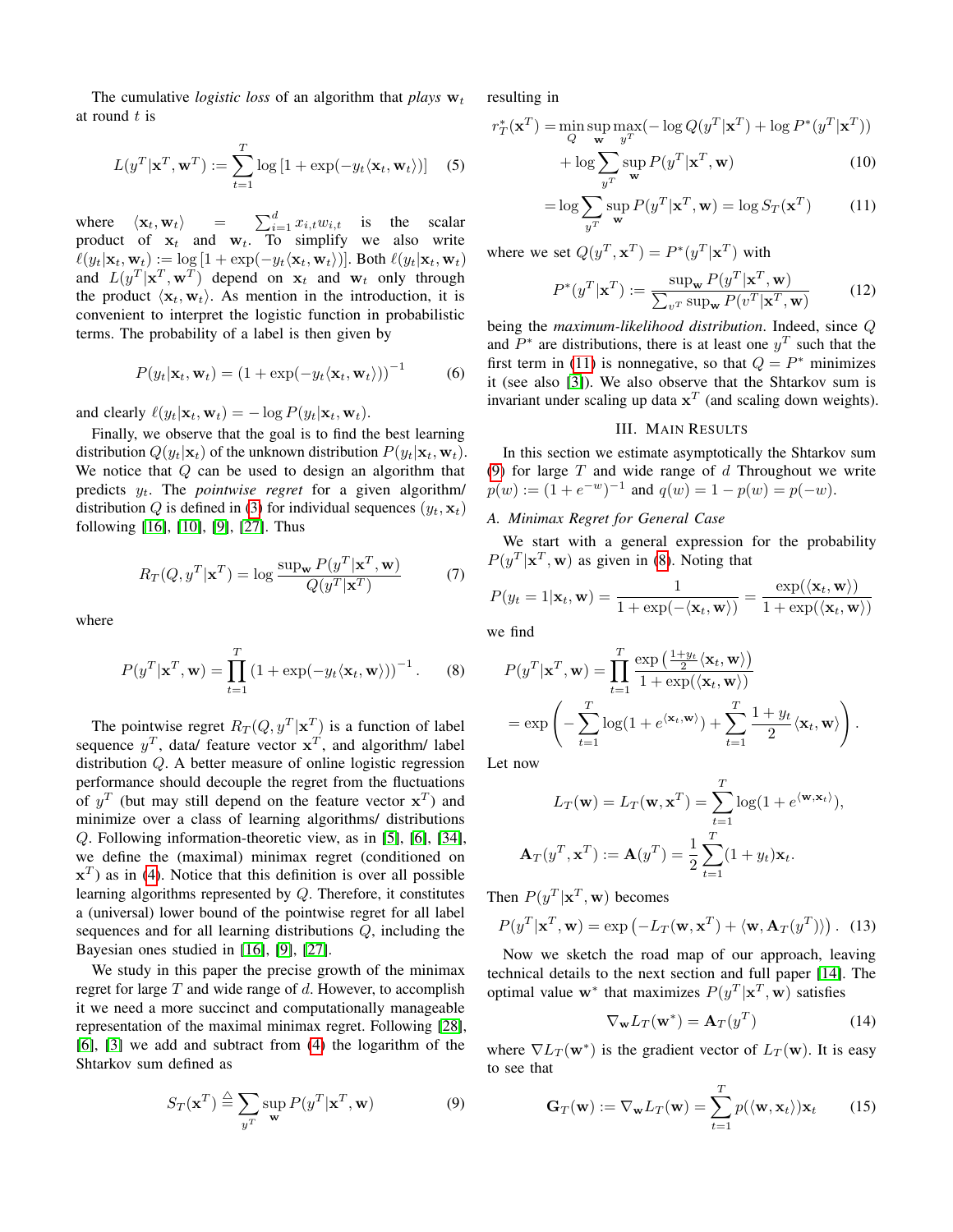due to the crucial property  $p'(w) = p(w)q(w)$ . In the next section (see discussion below  $(26)$ ) we prove that w<sup>\*</sup> exists and is unique in  $[-\infty, \infty]^d$ .

<span id="page-3-7"></span>In view of the above, the optimal probability  $P^*(y^T|\mathbf{x}^T,\mathbf{w})$ is then

$$
P^*(\mathbf{w}^*) = P^*(y^T|\mathbf{x}^T) = \exp(-L_T(\mathbf{w}^*) + \langle \mathbf{w}^*, \mathbf{G}_T(\mathbf{w}^*) \rangle). \tag{16}
$$

In the next section, we apply Laplace/Fourier transform to represent the Shtarkov sum  $S_T(\mathbf{x}^T)$  as a multidimensional integral that we evaluate using the multidimensional Laplace method. This will allow us to conclude that

$$
S_T(\mathbf{x}^T) = \int_{\mathbf{R}^d} \sqrt{\det(\nabla \mathbf{G}(\mathbf{w}^*)/(2\pi)} d\mathbf{w}^* \cdot \left(1 + O\left(\frac{d^{3/2}}{\sqrt{T}}\right)\right)
$$

where

$$
\nabla \mathbf{G}(\mathbf{w}) = \sum_{t=1}^T p(\langle \mathbf{w}, \mathbf{x}_t \rangle) q(\langle \mathbf{w}, \mathbf{x}_t \rangle) \mathbf{x}_t \otimes \mathbf{x}_t.
$$

In summary, our first main result proved in the next section can be formulated as follows.

<span id="page-3-1"></span>*Theorem 1:* Let  $\mathbf{x}_t \in [-1, 1]^d$  and span  $\mathbf{R}^d$  as well as  $p(w) = (1 + e^{-w})^{-1}$  with  $q(w) = 1 - p(w)$ . Then asymptotically for  $d = o(T^{1/3})$ 

$$
r^*(\mathbf{x}^T) = \frac{d}{2}\log T - \frac{d}{2}\log 2\pi + C_d(\mathbf{x}^T) + O(d^{3/2}/\sqrt{T})
$$
 (17)

where the "discrepancy"  $C_d(\mathbf{x}^T)$  is

$$
C_d(\mathbf{x}^T) = \log \left( \int_{\mathbf{R}^d} \sqrt{\det(\mathbf{B}_d(\mathbf{w}, \mathbf{x}^T))} dw_1 \cdots dw_d \right) (18)
$$

with

$$
\mathbf{B}(\mathbf{w}, \mathbf{x}^T) = \frac{1}{T} \sum_{t=1}^T p(\langle \mathbf{x}_t, \mathbf{w} \rangle) q(\langle \mathbf{x}_t, \mathbf{w} \rangle) \mathbf{x}_t \otimes \mathbf{x}_t \qquad (19)
$$

and  $\mathbf{x}_t \otimes \mathbf{x}_t = \mathbf{x}_t \mathbf{x}_t^{\tau}$  being the tensor product of  $\mathbf{x}_t$  with  $\tau$ denoting the transpose.

In passing we should observe that if data  $X_t$  is generated by a stationary ergodic source, then by the *ergodic theorem* we conclude that with high probability (whp)

$$
\mathbf{B}(\mathbf{w}, \mathbf{X}^T) \to \mathbf{E}_X[\mathbf{B}(\mathbf{w}, \mathbf{X})] \stackrel{\triangle}{=} \bar{\mathbf{B}}(\mathbf{w}) \tag{20}
$$

when  $T \to \infty$ . Therefore the discrepancy  $C_d(\mathbf{x}^T)$  satisfies

$$
C_d(\mathbf{X}^T) \to \log \left( \int_{\mathbf{R}^d} \sqrt{\det(\bar{\mathbf{B}}(\mathbf{w})} d\mathbf{w} \right)
$$

in probability (see [\[2\]](#page-5-33)).

#### <span id="page-3-0"></span>*B. Extension to Non-binary Labels*

Let us now consider a non-binary label alphabet of size m. We will follow [\[9\]](#page-5-3) and define a matrix  $\mathbf{W} = [\mathbf{w}_1, \dots, \mathbf{w}_{m-1}]$ where each  $w_k$  is a vector of dimension d. The multinomial logistic function known also as *softmax function* is then defined as

<span id="page-3-5"></span>
$$
p_{\ell}(\mathbf{x}^{\tau}\mathbf{W}) = \frac{e^{\langle \mathbf{x}, \mathbf{w}_{\ell} \rangle}}{1 + \sum_{k=1}^{m-1} e^{\langle \mathbf{x}, \mathbf{w}_{k} \rangle}}
$$
(21)

and  $q(\mathbf{x}^{\tau} \mathbf{W}) = 1 - p_{\ell}(\mathbf{x}^{\tau} \mathbf{W})$  for  $\ell = 1, ..., m - 1$ . Alternatively, we can express  $\langle \mathbf{x}, \mathbf{w}_{\ell} \rangle$  as  $\langle \mathbf{x}, \mathbf{W} \mathbf{e}_{\ell} \rangle$  where  $\mathbf{e}_{\ell}$  is a column vector of dimension  $m - 1$  with all coefficient equal to zero except the  $\ell$ th coefficient which is set at 1. We also have  $\langle \mathbf{x}, \mathbf{w}_{\ell} \rangle = \text{tr}(\mathbf{W} \mathbf{e}_{\ell} \otimes \mathbf{x}^{\tau})$ . Finally, we write  $\mathbf{p} = (p_1, \dots, p_m)$ .

Following the footsteps of our derivations for the binary labels we present our second main result

<span id="page-3-3"></span>*Theorem 2:* Let  $\mathbf{x}_t \in [-1, 1]^d$  and span  $\mathbb{R}^d$ . The label alphabet is of size m, and for  $\mathbf{W} = [\mathbf{w}_1, \dots, \mathbf{w}_{m-1}]$  we define  $p_{\ell}(\mathbf{x}^{\tau} \mathbf{W})$  for  $\ell = 1, ..., m-1$  as in [\(21\)](#page-3-5). Then asymptotically for  $md = o(T^{1/3})$ 

$$
r^*(\mathbf{x}^T) = \frac{d(m-1)}{2} \log \frac{T}{2\pi} + O((md)^{3/2}/\sqrt{T}) +
$$

$$
\log \left( \int_{\mathbf{R}^{dm}} + \sqrt{\det(\mathbf{B}(\mathbf{W}))} d\mathbf{w}_1 \cdots d\mathbf{w}_{m-1} \right)
$$

where  $B(W)$  is equal to

$$
\frac{1}{T} \sum_{t=1}^T \mathbf{x}_t \otimes \left[ \text{Diag} \left( \mathbf{p}(\mathbf{x}_i^{\mathsf{T}} \mathbf{W}) \right) - \mathbf{p}(\mathbf{x}_i^{\mathsf{T}} \mathbf{W}) \otimes \mathbf{p}(\mathbf{x}_i^{\mathsf{T}} \mathbf{W}) \right] \otimes \mathbf{x}_t.
$$

is a  $d(m-1) \times (m-1)d$  matrix.

#### *C. Spherical Features*

<span id="page-3-2"></span>Now we assume that the feature  $x_t$  are either uniformly distributed on a d-dimensional sphere  $S_d$  or inside a ddimensional ball  $\mathcal{B}_d$  for large d. By [\(20\)](#page-3-6) we know that with high probability (whp)

$$
\mathbf{B}(\mathbf{w},\mathcal{S}_d)\to\bar{\mathbf{B}}(\mathbf{w})=\frac{1}{s_d}\int_{\mathcal{S}_d}p(\langle\mathbf{x}\mathbf{w}\rangle)q(\langle\mathbf{x}\mathbf{w}\rangle)\mathbf{x}\otimes\mathbf{x} d\mathbf{x}
$$

where  $s_d$  is the area of the hypersphere of dimension d and radius 1, that is,  $s_d = 2\pi^{(d+1)/2}/\Gamma(\frac{d+1}{2})$ .

We now write  $C_d(\mathcal{S}_d)$  and  $C_d(\mathcal{B}_d)$  for  $C_d(\mathbf{x}^T)$  when  $\mathbf{x}^T$ lies on the sphere  $S_d$  and on the ball  $\mathcal{B}_d$ , respectively.

<span id="page-3-6"></span><span id="page-3-4"></span>*Theorem 3:* Under assumptions of Theorem [1](#page-3-1) let the feature vector lies on the d-dimensional sphere  $S_d$  or ball  $\mathcal{B}_d$ . Then with high probability

$$
C_d(\mathcal{S}_d) = -\frac{d}{2}\log\frac{d}{4} + \frac{d}{4}\log(\pi/8) + \frac{3}{8}\log e + O(1/d)
$$
 (22)

and

$$
C_d(\mathcal{B}_d) = -\frac{d}{2}\log\frac{d}{4} + \frac{d}{4}\log(\pi/8) - \frac{1}{8}\log e + O(1/d), \tag{23}
$$

respectively. Furthermore, the minimax regrets are:

$$
r_T^*(\mathcal{S}_d) = \frac{d}{2} \log \frac{T}{d} - \frac{d}{2} \log \sqrt{8\pi} + \frac{3}{8} \log e + O(d^{3/2}/\sqrt{T})
$$

and for the features inside a  $d$  dimensional ball  $\mathcal{B}_d$  we find

$$
r_T^*(\mathcal{B}_d) = \frac{d}{2}\log\frac{T}{d} - \frac{d}{2}\log\sqrt{8\pi} - \frac{1}{8}\log e + O(d^{3/2}/\sqrt{T}).
$$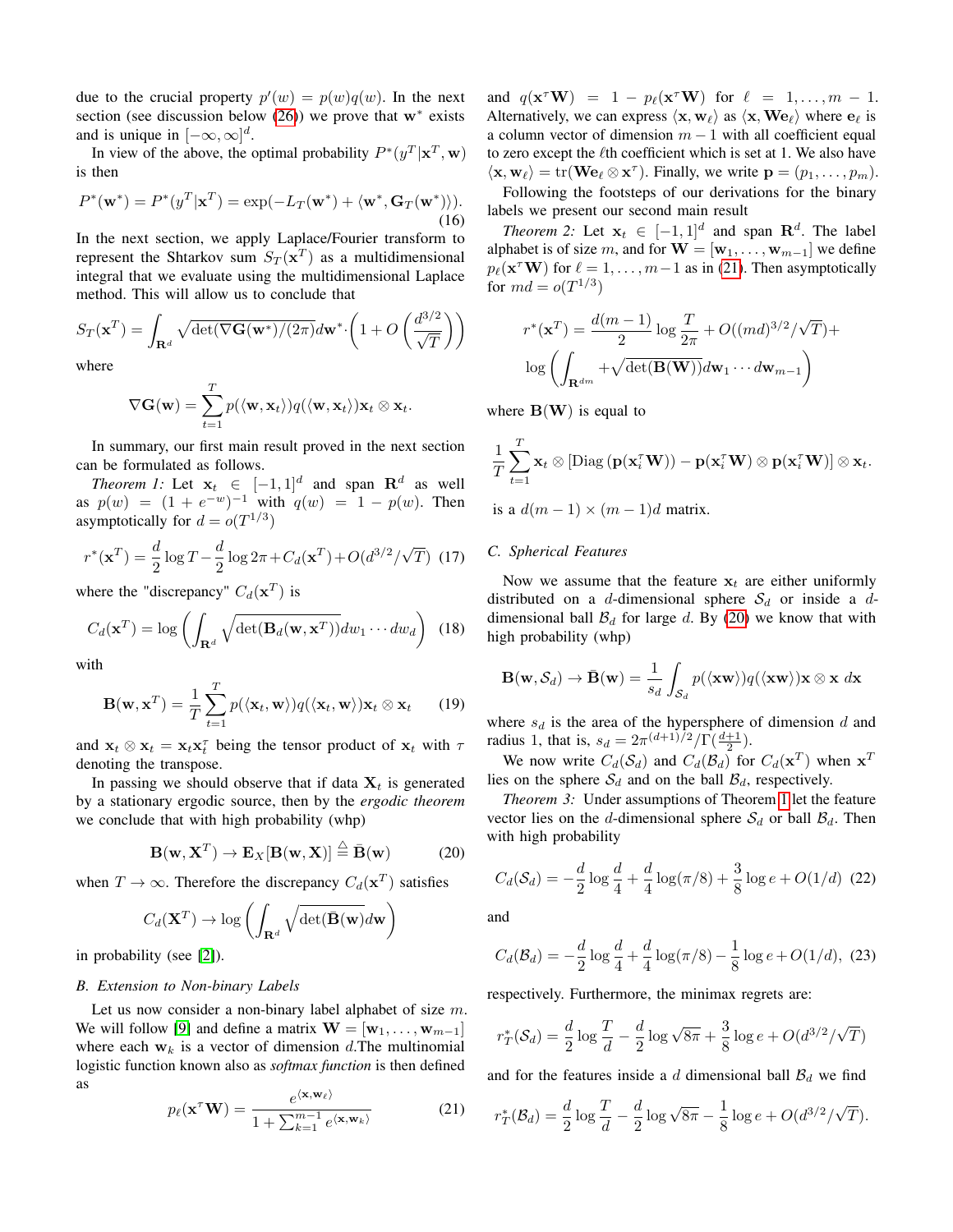#### IV. PROOF OF THEOREM [1](#page-3-1)

Let  $A_T(\mathbf{x}^T)$  be the set of achievable partial sums of the vectors  $x_t$ , i.e.,

 $\mathcal{A}_T:=\mathcal{A}_T(\mathbf{x}^T)=\{\mathbf{a}\in\mathbf{R}^d:\;\exists y^T\in\{-1,1\}^T:\:\mathbf{A}_T(y^T)=\mathbf{a}\}$ and let  $N(A)$  be the number of  $y<sup>T</sup>$  tuples such that  $A_T(y<sup>T</sup>) =$ **A**. The enumeration Laplace-like function of  $e^{(\mathbf{w}, \mathbf{A})}$  then satisfies

$$
F_T(\mathbf{w}) = \sum_{y^T} e^{\langle \mathbf{w}, \mathbf{A} \rangle} = \prod_t (1 + e^{\langle \mathbf{w}, \mathbf{x}_t \rangle}) = \exp(L_T(\mathbf{w}))
$$
\n(24)

which can also be written as

$$
F_T(\mathbf{w}) = \int e^{\langle \mathbf{w}, \mathbf{A} \rangle} d\rho_T(\mathbf{A}) \quad \text{with} \quad \rho_T = \sum_{\mathbf{a} \in \mathcal{A}_T} N(\mathbf{a}) \delta_{\mathbf{a}}
$$

where  $\delta_{a}$  is the Dirac function on vector a and  $\rho_{T}$  is viewed as a measure. Using [\(16\)](#page-3-7) and above we can re-write the Shtarkov sum as

<span id="page-4-1"></span>
$$
S_T(\mathbf{x}^T) = \sum_{\mathbf{A} \in \mathcal{A}_T(\mathbf{x}^T)} N_T(\mathbf{A}) \exp(-L(\mathbf{w}^*(\mathbf{A})) + \langle \mathbf{w}^*(\mathbf{A}), \mathbf{A} \rangle)
$$
(25)

that we evaluate asymptotically for large  $T$ .

We now express [\(25\)](#page-4-1) as

<span id="page-4-0"></span>
$$
S_T(\mathbf{x}^T) = \int K(\mathbf{A}) d\rho_T(\mathbf{A}), \qquad (26)
$$

where  $K(\mathbf{A}) = \exp(-L(\mathbf{w}^*(\mathbf{A})) + \langle \mathbf{w}^*(\mathbf{A}), \mathbf{A} \rangle)$ . Here  $w^*(A)$  is the inverse of function  $G_T(w)$ . This inverse exists because the function  $L(\mathbf{w})$  is in  $C^{\infty}$  and it is convex since its second derivative  $\nabla^2 L(\mathbf{w}) = \sum_t p(\langle \mathbf{x}_t p(\mathbf{w}) \rangle) q(\langle \mathbf{x}_t p(\mathbf{w}) \rangle) \mathbf{x}_t \otimes$  $\mathbf{x}_t$  is strictly positive as soon as  $\mathbf{R}^d$  is spanned by  $\mathbf{x}_t$ . Therefore, it has a unique minimum although it can have some infinite coordinates (which will make the optimal probability  $P^* = 1$ but not changing in any substantial way the asymptotics of the Shtarkov sum). In some cases the minimum can be at infinity. Indeed, consider the case when the pairs  $(\mathbf{x}_t, y_t)$  form a separable set, *i.e* for binary labels there is an hyperplane that separates the +1 labelled features from the -1 labelled features. In this case let  $w_0$  be such that  $\langle w_0, x_t \rangle > 0$  for all  $y_t = 1$  and  $\langle \mathbf{w}_0, \mathbf{x}_t \rangle < 0$  otherwise. The minimum is reached at  $w_0 = +\infty$  since  $\lim \nabla L(w) = A$  when  $w = xw_0$  with  $x \to +\infty$ . There can be hybrid cases where the minimum is attained over  $\pm \infty$  for some coordinates of w while the other components remain finite. The example is when the pair label features are separable on some components but are not on the other components. But these are very "trivial" cases. We conclude that  $K(A)$  is in  $C^{\infty}$  and has a finite support contained in  $[-T, T]^d$ .

Let now

$$
K^*(\mathbf{w}) = \int_{\mathbf{R}^d} K(\mathbf{A}) e^{i \langle \mathbf{w}, \mathbf{A} \rangle} d\mathbf{A}
$$

be the Fourier transform of function  $K(A)$ . Parseval theorem for multidimensional Fourier transform tells us that

$$
S_T(\mathbf{x}^T) = \frac{1}{(2\pi)^d} \int_{\mathbf{c} + \mathbf{R}^d} F_T(i\mathbf{w}) K^*(-\mathbf{w}) d\mathbf{w}
$$
 (27)

where c is any constant in the domain of the Fourier existence. Notice that

$$
K^*(\mathbf{w}) = \int_{\mathbf{R}^d} \exp(-L_T(\mathbf{w}^*(\mathbf{A})) + \langle (\mathbf{w}^*(\mathbf{A}) + i\mathbf{w}), \mathbf{A} \rangle) d\mathbf{A}.
$$

By change of variable  $\mathbf{A} = \mathbf{G}(\mathbf{w}^*)$  we find that  $K^*(\mathbf{w})$  is equal to

$$
\int_{\mathbf{R}^d} \exp(-L_T(\mathbf{w}^*) + \langle (\mathbf{w}^* + i\mathbf{w}), \mathbf{G}(\mathbf{w}^*)) \rangle) \det(\nabla \mathbf{G}(\mathbf{w}^*)) d\mathbf{w}^*
$$
\n(28)

leading to  $(2\pi)^d \cdot S_T(\mathbf{x}^T)$  being equal to

$$
\int_{\mathbf{R}^d} \exp(-L_T(\mathbf{w}^*) + \langle \mathbf{w}^*, \mathbf{G}_T(\mathbf{w}^*) \rangle) \det(\nabla \mathbf{G}_T(\mathbf{w}^*)) d\mathbf{w}^*
$$

$$
\cdot \int_{-i\mathbf{c} + \mathbf{R}^d} \exp(L_T(i\mathbf{w}) - i \langle \mathbf{w}, \mathbf{G}_T(\mathbf{w}^*) \rangle) d\mathbf{w}.
$$

We now take the advantage of the fact that the functions under the integrals are analytic functions so that we can move the path of integration of the second integral from  $-i\mathbf{c} + \mathbf{R}^d$ to  $-i\mathbf{w}^* + \mathbf{R}^d$ , finding that  $(2\pi)^d \cdot S_T(\mathbf{x}^T)$  is equal to

$$
\int_{\mathbf{R}^d} \exp(-L_T(\mathbf{w}^*) + \langle \mathbf{w}^*, \mathbf{G}_T(\mathbf{w}^*) \rangle) \det(\nabla \mathbf{G}_T(\mathbf{w}^*)) d\mathbf{w}^*
$$

$$
\cdot \int_{-i\mathbf{w}^* + \mathbf{R}^d} \exp(L_T(i\mathbf{w}) - i \langle \mathbf{w}, \mathbf{G}_T(\mathbf{w}^*) \rangle) d\mathbf{w}.
$$
(29)

Finally, we notice that on the segment  $\Im(\mathbf{w}) = i\mathbf{w}^*$  the quantity  $|L_T(iw) - i\langle w, \mathbf{G}_T (w^*)\rangle|$  attains its maximum at  $\mathbf{w} = -i\mathbf{w}^*$ , since

$$
\nabla(L_T(i\mathbf{w}) - i\langle \mathbf{w}, \mathbf{G}_T(\mathbf{w}^*)\rangle) = i\mathbf{G}_T(i\mathbf{w}) - i\mathbf{G}_T(\mathbf{w}^*)
$$

is zero when  $i\mathbf{w} = \mathbf{w}^*$ . Hence, for  $\mathbf{x} \to 0$  we conclude

<span id="page-4-2"></span>
$$
L_T(\mathbf{w}^* + i\mathbf{x}) - \langle (\mathbf{w} + i\mathbf{x}), \mathbf{G}_T(\mathbf{w}^*) \rangle
$$
  
=  $L_T(\mathbf{w}^*) - \langle (\mathbf{w}, \mathbf{G}_T(\mathbf{w}^*) \rangle$   

$$
- \frac{1}{2} \langle \mathbf{x}, \nabla^2, L_T(\mathbf{w}^*) \mathbf{x} \rangle + O(L_T^{(3)}(\mathbf{w}^*) ||\mathbf{x}||^3)
$$

where  $L_T^{(3)}$  $T(T^{(3)}(w^*))$  is the third derivative of  $L_T(w)$  at w<sup>\*</sup>. But  $\nabla^2 L_T(\mathbf{w})$  and  $L_T^{(3)}$  $T(T^{(3)}(w^*))$  are of order  $O(T)$ , hence we can apply the multidimensional Laplace method [\[12\]](#page-5-34) to find

$$
\int_{\Im(\mathbf{w}) = i\mathbf{w}^*} \exp(L_T(\mathbf{w}) - \langle \mathbf{w}, \mathbf{G}_T(\mathbf{w}^*) \rangle) d\mathbf{w} = (30)
$$
\n
$$
= \frac{\exp(L_T(\mathbf{w}^*) - \langle \mathbf{w}^*, \mathbf{G}_T(\mathbf{w}^*) \rangle)}{\sqrt{\det(\nabla^2 L_T(\mathbf{w}^*)/(2\pi))}}
$$
\n
$$
\times \left(1 + O\left(\frac{d^{3/2}}{\sqrt{T}}\right)\right). \tag{31}
$$

Since  $\exp(L_T(\mathbf{w}^*) - \langle \mathbf{w}^*, \mathbf{G}_T(\mathbf{w}^*) \rangle)$  cancels factor  $\exp(-L_T(\mathbf{w}^*) + \langle \mathbf{w}^*, \mathbf{G}_T(\mathbf{w}^*) \rangle)$  in [\(29\)](#page-4-2) we find the leading expression for  $S_T(\mathbf{x}^T)$ .

### V. ACKNOWLEDGEMENT

This work was partially supported by he NSF Center for Science of Information (CSoI) Grant CCF-0939370, by NSF Grants CCF-2006440, and CCF-2007238, and in addition by Google Research Grant.